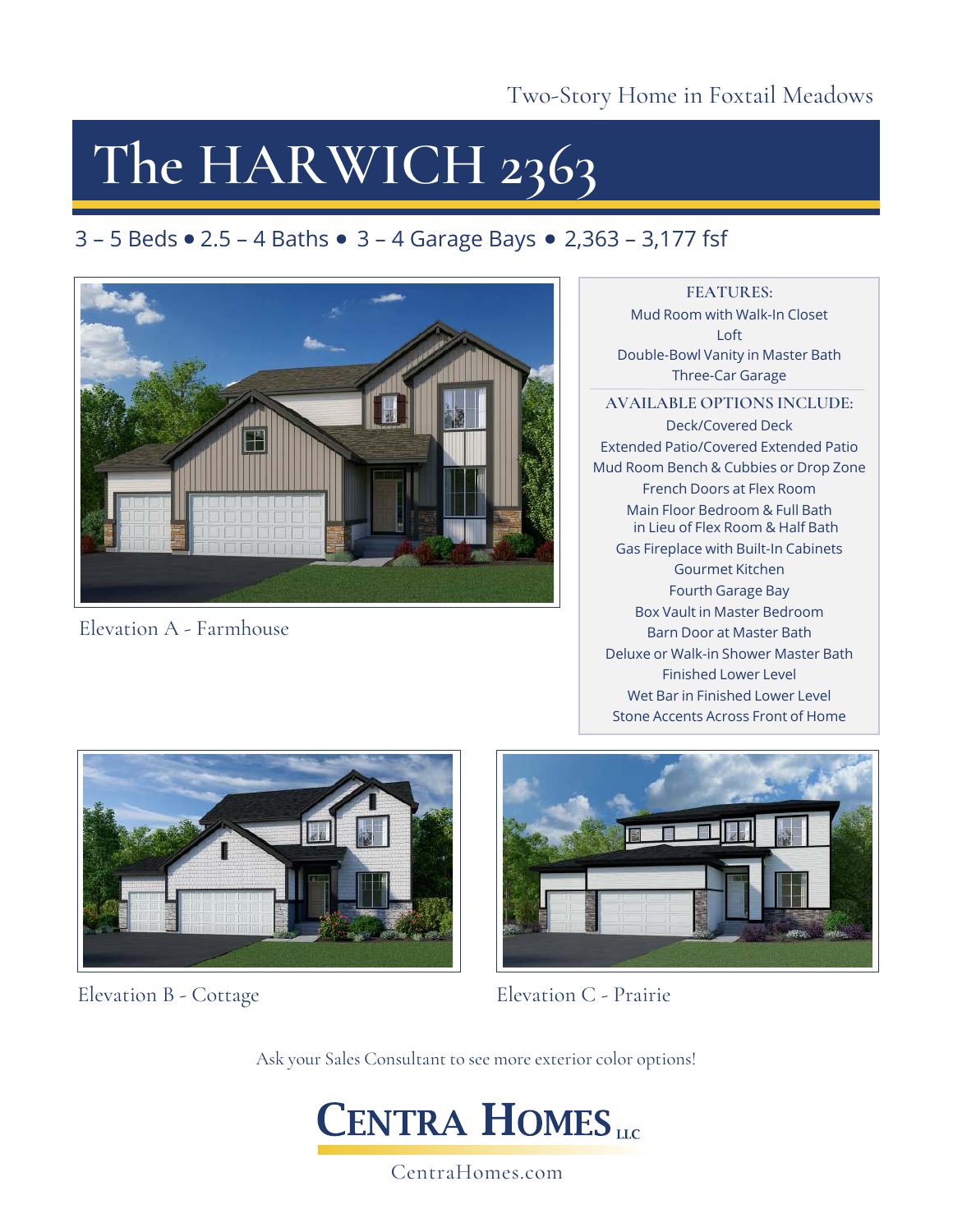#### Two-Story Home in Foxtail Meadows

# **The HARWICH 2363**

Farmhouse floor plan shown; covered porch, window placement and fsf may vary per elevation.



CentraHomes.com